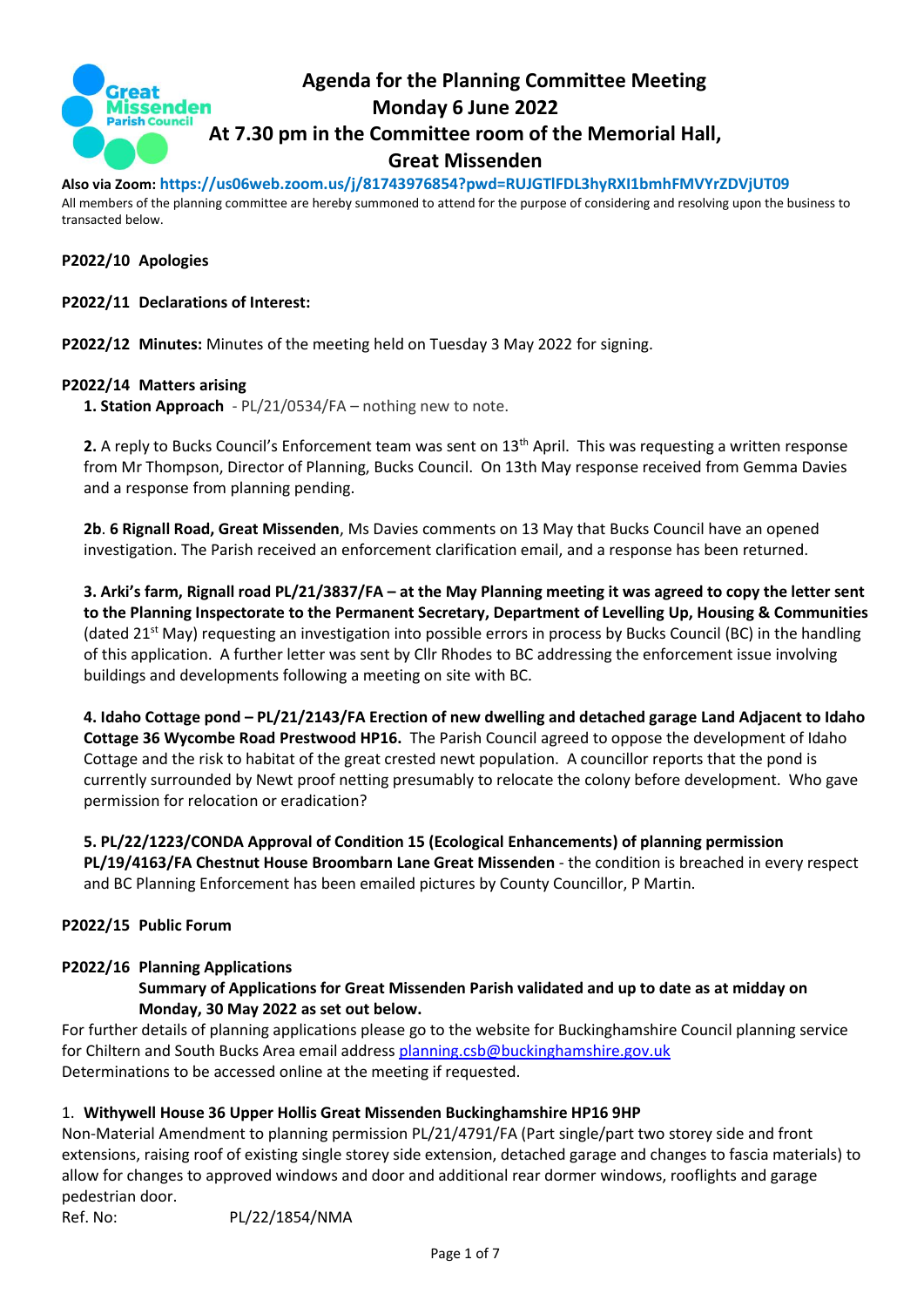Validated: Tue 24 May 2022 Date received by GMPC: Determination date Tue 21 Jun 2022

### 2. **Gable End High Street Great Missenden Buckinghamshire HP16 9AA**

T1-T2 hawthorn - removal to ground level and grind stumps; T3 lilac - removal to ground level of and grind stump.

**(Great Missenden Conservation Area).** Ref. No: PL/22/1707/KA Validated: Thu 12 May 2022

Date received by GMPC: 16 May 2022 Determination date: 23 June 2022

#### 3. **77 Wrights Lane Prestwood Buckinghamshire HP16 0LG**

Extension of garage Ref. No: PL/22/1691/FA Validated: Wed 25 May 2022 Date received by GMPC: Determination date Wed 20 Jul 2022

#### 4. **24 Clare Road Prestwood Buckinghamshire HP16 0NR**

Single storey rear extension and new front porch Ref. No: PL/22/1613/FA Validated: Thu 05 May 2022 Date received by GMPC: - Determination date Thu 30 Jun 2022

### 5. **Approval under Paragraphs 2, 3 and 12 of Schedule 17 to the High-Speed Rail (London - West Midlands) Act 2017 for 2 No. Buildings, Earthworks, Fencing, Artificial Lighting Equipment, a Screening Louvre and the Compound Site Restoration Landscaping at Chesham Road Intervention Shaft.**

Land To The South Of The B485 Chesham Road, Approximately 160 Metres East From The B485 Junction With Kings Lane and 670 West From The B485 Junction With Hyde Heath Lane, West Of Hyde End, Buckinghamshire. Ref. No: PL/22/1542/HS2 Validated: Fri 29 Apr 2022 Date received by GMPC: Determination date:

#### 6. **Woodside Cottage 86 Kings Lane South Heath Buckinghamshire HP16 0QU**

Schedule 18 Heritage Agreement Method Statement for the installation of movement monitoring equipment to 86 Kings Lane, South Heath, Great Missenden Ref. No: PL/22/1573/HS2 Validated: Thu 28 Apr 2022 Date received by GMPC: 5 May 2022 Determination date: Fri 27 May 2022

#### 7. **Mellow Cottage Great Kingshill Farm Stag Lane Great Kingshill Buckinghamshire HP15 6EW**

Demolition of existing dwelling and outbuilding and erection of detached dwelling

Ref. No: PL/22/1517/FA Validated: Thu 28 Apr 2022 Date received by GMPC: 23 May 2022 Determination date: 23 June 2022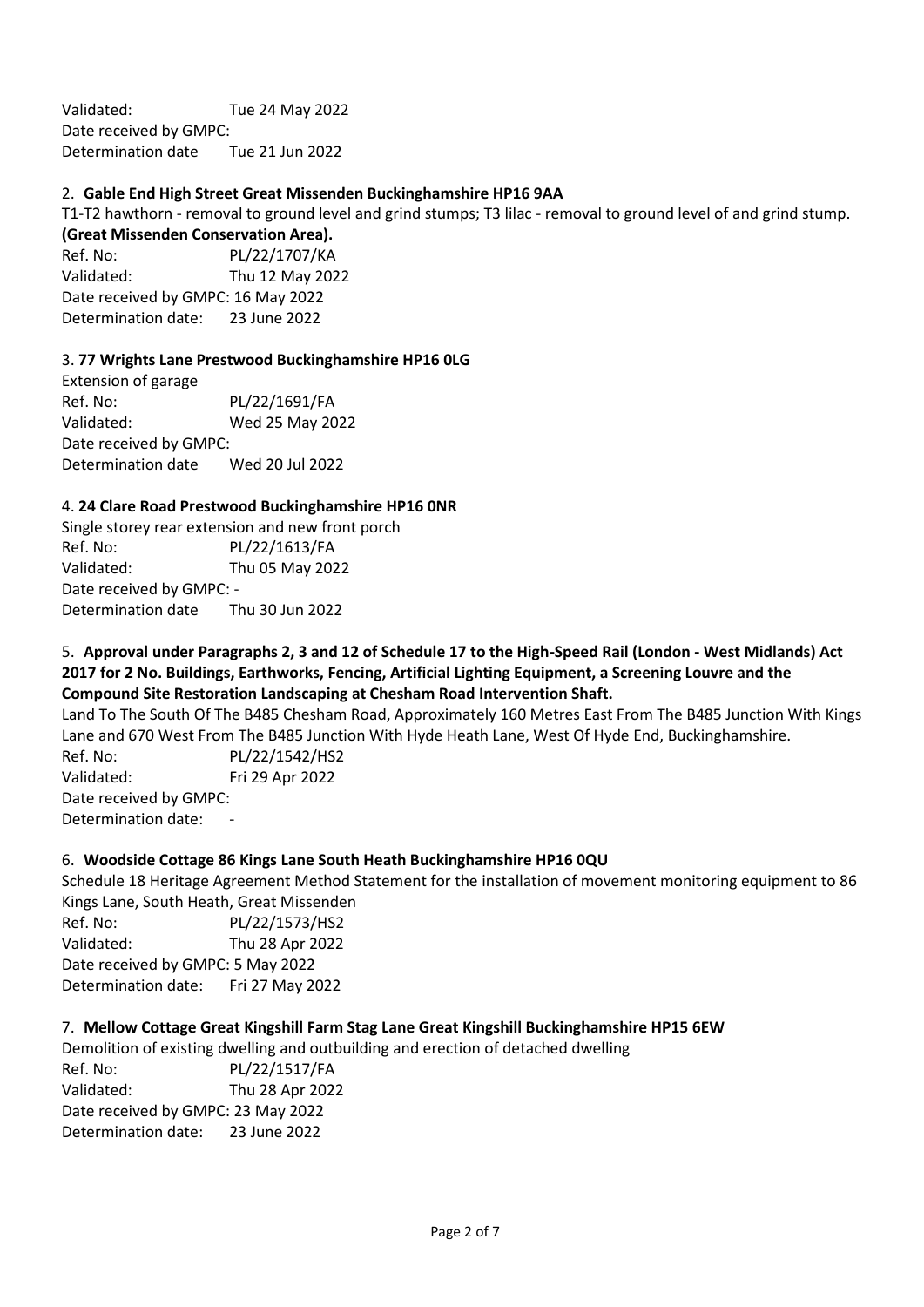# 8. **Syringa and Stoke Cottage Ballinger Road South Heath Buckinghamshire HP16 9LQ**

Demolition of existing semi-detached cottages and their detached garages. Construction of two detached dwellings with parking and associated landscaping Open for comment icon

Ref. No: PL/22/1451/FA Validated: Mon 25 Apr 2022 Date received by GMPC: 19 May 2022 Determination date: Mon 20 Jun 2022

### 9. **Hammond House Grimms Hill Great Missenden Buckinghamshire HP16 9BA**

Single storey front/side and rear extensions Ref. No: PL/22/1326/FA Validated: Thu 28 Apr 2022 Date received by GMPC: 3 May 2022 Determination date: Thu 23 Jun 2022

### 10. **Orchard Croft Grimms Hill Great Missenden Buckinghamshire HP16 9BA**

Single storey side and rear extension with mezzanine floor, alterations to existing conservatory including the roof, windows and squaring off, garage conversion to living space, erection of a carport/store and widening of access road

Ref. No: PL/22/1219/FA Validated: Thu 28 Apr 2022 Date received by GMPC: 3 May 2022 Determination date: Thu 23 Jun 2022

#### 11. **9 Beech Lane Prestwood Buckinghamshire HP16 9DP**

Single storey rear and side extension following the demolition of existing conservatory Ref. No: PL/22/0994/FA Validated: Tue 10 May 2022 Date received by GMPC: 10 May 2022 Determination date: Tue 05 Jul 2022

#### 12. **36 Honorwood Close Prestwood Buckinghamshire HP16 9HJ**

Single storey side extension, front porch, conversion of garage to living space and changes to doors and windows Ref. No: PL/22/0954/FA Validated: Fri 06 May 2022 Date received by GMPC: 10 May 2022 Determination date: 1 July 2022

#### 13. **Oakley House Clarendon Road Prestwood Buckinghamshire HP16 0PL**

Single storey rear extension with porch canopy, single storey side infill extension linking garage to house, front and rear extensions and pitched roof to existing garage and partial conversion to habitable space

Ref. No: PL/22/1349/FA Validated: Thu 14 Apr 2022 Date received by GMPC: 10 May 2022 Determination date: Thu 09 Jun 2022

#### 14. **The Gables Honor End Lane Prestwood Buckinghamshire HP16 9QY**

Two storey front, part two, part single storey rear/side and first floor rear extensions, additional roof lights to rear elevation and new vehicular access Ref. No: PL/22/1341/FA Validated: Wed 13 Apr 2022 Date received by GMPC: 9 May 2022 Determination date: Wed 08 Jun 2022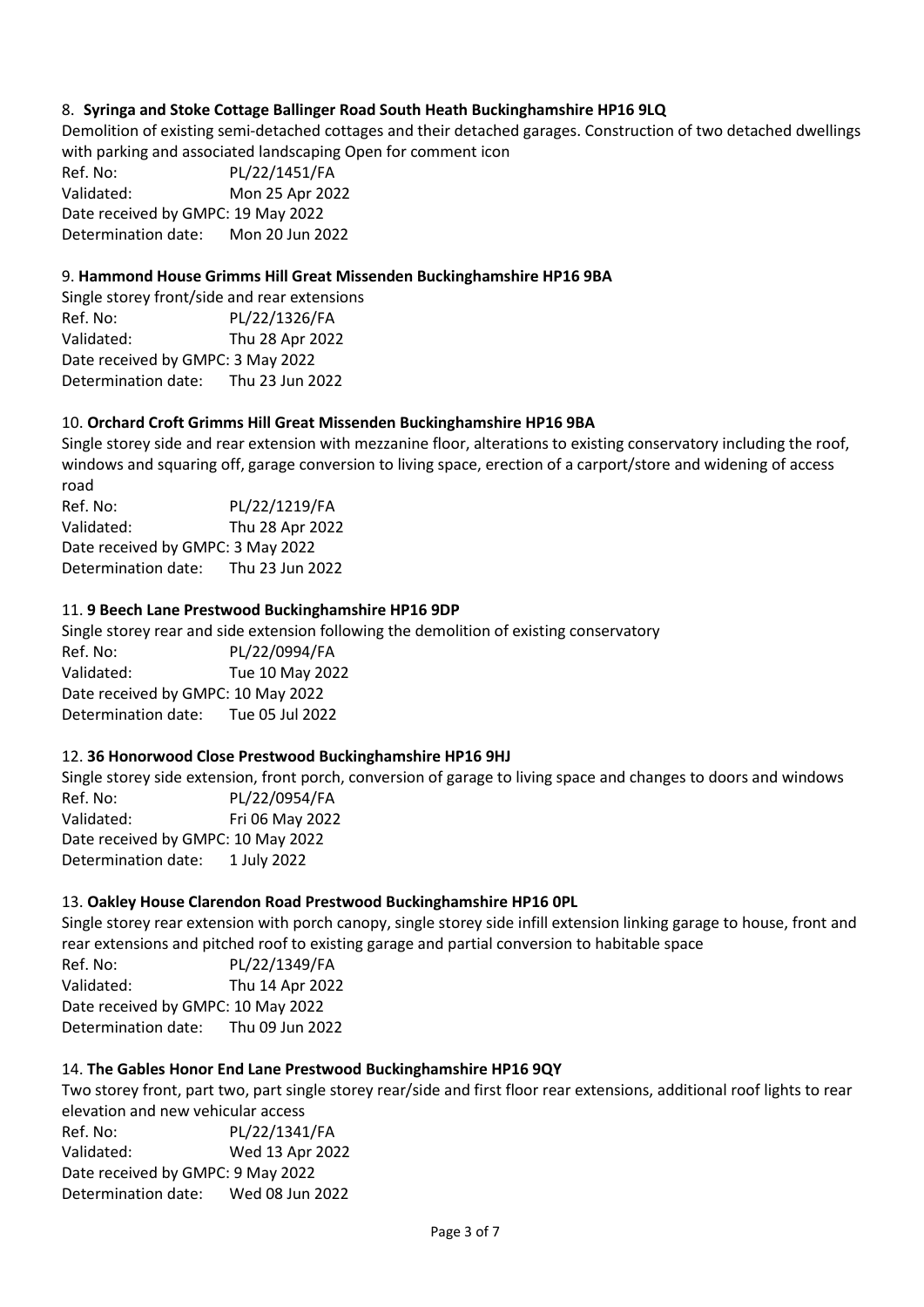# 15. **13 - 15 Station Approach Great Missenden Buckinghamshire HP16 9AZ**

Installation of 2x rear extract flues Ref. No: PL/22/0941/FA Validated: Thu 31 Mar 2022 Date received by GMPC: 25 May 2022 Standard Consultation Expiry date: 8 June 2022

### 16. **Woodside Cottage 86 Kings Lane South Heath Buckinghamshire HP16 0QU**

Schedule 18 Heritage Agreement Method Statement for the installation of movement monitoring equipment to 86 Kings Lane, South Heath, Great Missenden Ref. No: PL/22/1573/HS2 Validated: Thu 28 Apr 2022 Date received by GMPC: May 2022 Determination date: Thu 23 Jun 2022 Information purposes only.

### 17. **Change of use to lawn burial cemetery**

Land Adjacent To Great Missenden Cemetery Church Lane Great Missenden HP16 0QR Ref. No: PL/21/4723/FA Validated: Thu 07 Apr 2022 Date received by GMPC: 20 May 2022 Determination date: Thu 02 Jun 2022 For information: application to be considered by the East Area Planning Committee, 31 May 2022

#### 18. **Eden Cottage 6 Chequers Lane Prestwood Buckinghamshire HP16 9DW**

Single storey rear extension Ref. No: PL/22/1116/FA Validated: Tue 12 Apr 2022 Date received by GMPC: 19 May 2022 Determination date: Tue 07 Jun 2022

# 19. **Chukka Barn Atkins Farm Nairdwood Lane Prestwood Buckinghamshire HP16 0QH**

Part conversion of existing garage to create living space incidental to main house with the addition of a single storey side extension Ref. No: PL/22/1100/FA Validated: Tue 29 Mar 2022 Date received by GMPC: 19 May 2022 Determination date: Tue 24 May 2022

#### **P2022/17 Correspondence:-**

**a) Appeals -** correspondence from Buckinghamshire Council regarding appeal cases – status as at May 2022:

**1. 4 Upper Hollis, Great Missenden, Buckinghamshire HP16 9HP –** Refused permission: Ref: PL/21/3781/FA. **Appeal APP/X0415/D/22/3291948** lodged 22 March 2022. Status – *In progress*. *Written appeal.*

**2. Great Missenden Garage Rignall Road, Great Missenden, Bucks HP16 9AW** Ref: No: PL/21/2075/FA. Appeal: **APP/X0415/W/21/3289172.** Status *– in progress*. *Written appeal – any further written representations to be submitted by May 16th .*

**3. Land Adjacent to Hampden Farm Barn, Greenlands Lane, Prestwood, Bucks HP16 9QX**. Ref.No: PL/21/1676/OA. Appeal: APP/X0415/W/22/3292251 Status – *in progress*. *Hearing procedure – no date confirmed yet for hearing. Interested Party representations by 2nd June.*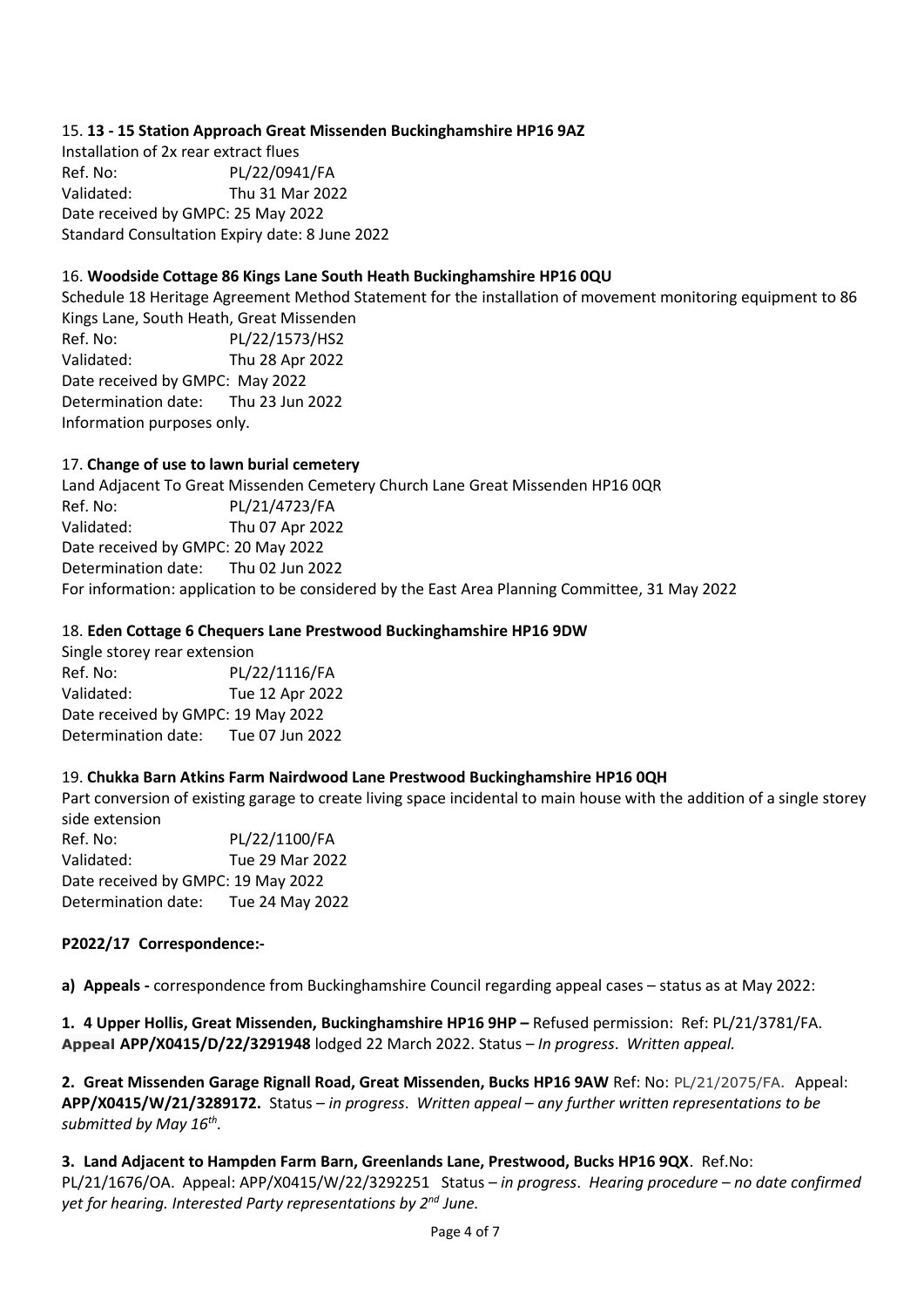# **b) Buckinghamshire Council** by 30 May 2022 have submitted a series of **outcomes of planning applications** that cover:-

### **1. Fern Lea Little Hollis Great Missenden Buckinghamshire HP16 9HZ**

Non-Material Amendment to planning permission PL/22/0250/FA (Single storey rear extension) to allow for a change of materials on the extension from timber cladding to render

Ref. No: PL/22/1546/NMA | Validated: Fri 29 Apr 2022 | Status: **Not Accepted – Determination date 25 May – PC to contact planning application officer to comment**

#### **2. The Misbourne Misbourne Drive Great Missenden Buckinghamshire HP16 0BN**

Approval of condition 19 (School travel plan) of planning permission CC/0043/19) - Proposed demolition of the existing outdated Sports Hall and construction of a playing area in its place; construction of a new two-storey Sports Hall adjacent to the south of the new playing area; construction of a new five classroom single storey Teaching Block; extension to Multi-Use Games Area; and new Coach Access and Car and Coach Park and drop-off zone No: PL/22/1468/CONDA | Validated: Mon 25 Apr 2022 | Status: **Condition Accepted 11 May - Determination date 18 July - PC to contact planning application officer to comment**

### **3. Land To The Rear Of 33 Elmtree Green Great Missenden Buckinghamshire HP16 9AF**

Beech T4 - Crown lift to 4m from ground level, reduce overhanging canopy by 15% to contain by removing up to 1.5m lateral growth (Great Missenden Conservation Area)

Ref. No: PL/22/1336/KA | Validated: Wed 13 Apr 2022 | Status: **TPO shall not be made – Determination date 25 May 2022 - PC to contact planning application officer to comment**

### **4. Cudsdens Cottage Chesham Road Great Missenden Buckinghamshire HP16 0QT**

Non-material amendment to planning permission PL/20/2480/FA (Conversion of existing garage into ancillary residential unit with rear extension and erection of garden shed.) to allow for changes to windows Ref. No: PL/22/1276/NMA | Validated: Fri 08 Apr 2022 | Status: **Decided**

# **5. Arki's Farm Aylesbury Road Great Missenden Buckinghamshire HP16 9LS**

Approval of Condition 6 (Noise protection scheme) on planning permission PL/21/3837/FA - Change of Use of Land To Sui Generis, Mixed Agriculture and Dog Recreation Use Ref. No: PL/22/1295/CONDA | Validated: Thu 07 Apr 2022 | Status: **Condition Not Accepted**

# **6. Chestnut House Broombarn Lane Great Missenden Buckinghamshire HP16 9JD**

Approval of Condition 15 (Ecological Enhancements) of planning permission PL/19/4163/FA (Redevelopment of site to provide 2 detached dwellings with vehicular access, associated hardstanding, landscaping and car parking) Ref. No: PL/22/1223/CONDA | Validated: Tue 05 Apr 2022 | Status: **Condition Accepted**

#### **7. Chukka Barn Atkins Farm Nairdwood Lane Prestwood Buckinghamshire HP16 0QH**

Part conversion of existing garage to create living space incidental to main house with the addition of a single storey side extension

Ref. No: PL/22/1100/FA | Validated: Tue 29 Mar 2022 | Status: **Refuse Permission PC No objection, but asks that adequate residual parking remains in accordance with the increased size of the property**

#### **8. Sherona Spurlands End Road Great Kingshill Buckinghamshire HP15 6HX**

Single storey rear extension Ref. No: PL/22/1173/FA | Validated: Tue 29 Mar 2022 | Status: **Conditional permission – PC No Objection**

# **9. 1 Ivy Cottage London Road Little Kingshill Buckinghamshire HP16 0DG**

Two storey side, single storey rear extensions and the addition of a pitched roof over existing front door Ref. No: PL/22/0992/FA | Validated: Thu 31 Mar 2022 | Status: **Withdrawn**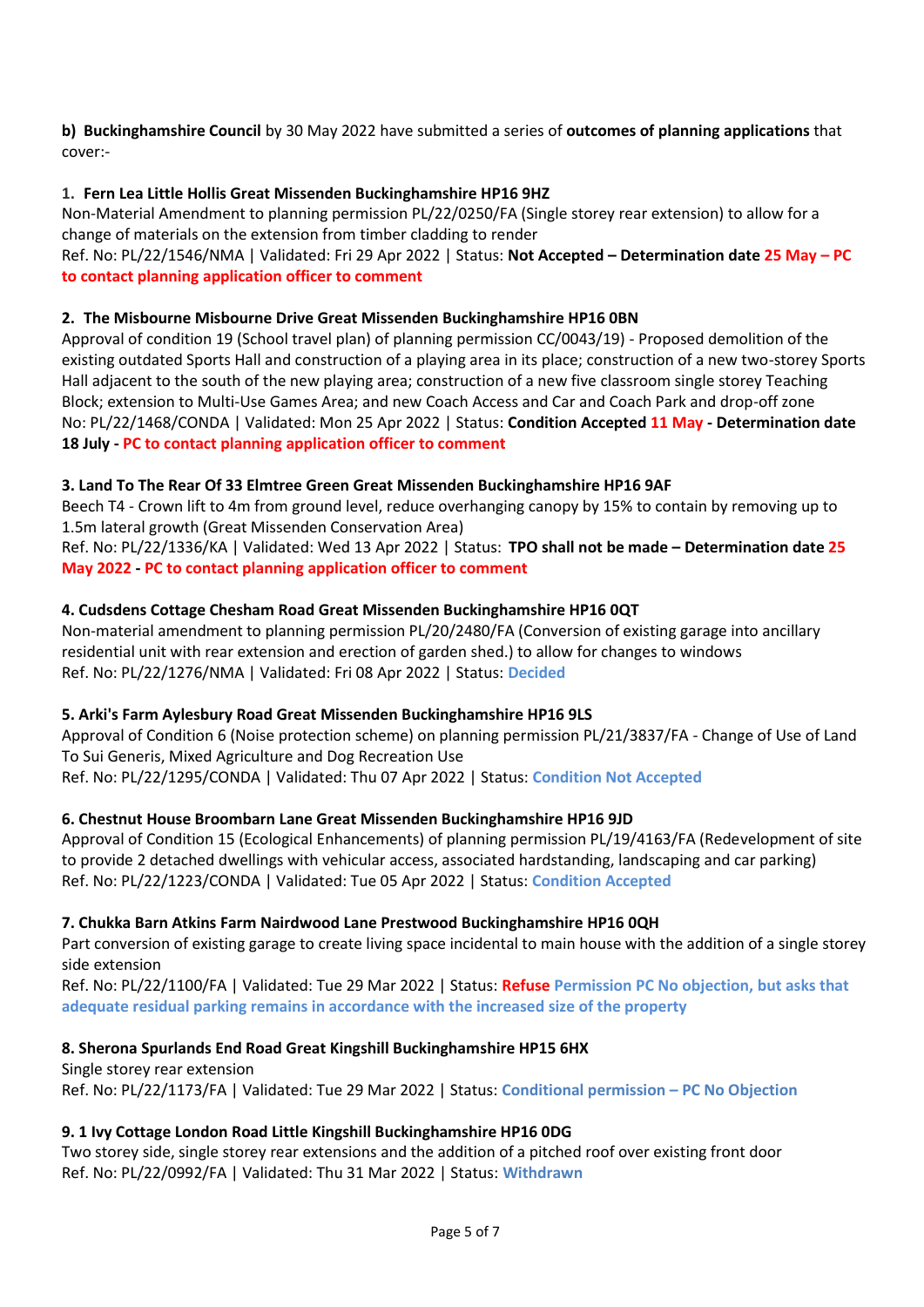# **10.Thimble Lodge Green Lane Prestwood Buckinghamshire HP16 0QE**

Re-application for the construction of a detached garage (CH/2016/1774/FA Expired) Ref. No: PL/22/0943/FA | Validated: Tue 29 Mar 2022 | Status: **Conditional permission - PC No Objections**

# **11. Pennycroft Martinsend Lane Great Missenden Buckinghamshire HP16 9BH**

Certificate of lawfulness for proposed erection of an indoor swimming pool building within the curtilage of Pennycroft.

Ref. No: PL/22/1065/SA | Validated: Fri 25 Mar 2022 | Status: **Cert of law for proposed dev/use refused**

# **12. Beechcroft Martinsend Lane Great Missenden Buckinghamshire HP16 9HR**

First floor extension over existing attached garage with a two-storey infill extension and part garage conversion Ref. No: PL/22/0862/FA | Validated: Thu 10 Mar 2022 | Status: **Conditional permission – PC No objection**

# **13. 2 Augustine Mews Great Missenden Buckinghamshire HP16 0AS**

Crown reduction of a Walnut tree. TPO/1989/019.

Ref. No: PL/22/0584/TP | Validated: Wed 02 Mar 2022 | Status: **Conditional permission - GMPC does not Object but the Parish Council asks Bucks Council to be mindful of bird nesting.**

# **14. 18 Stocklands Way Prestwood Great Missenden Buckinghamshire HP16 0SJ**

Garage conversion, alterations to windows and doors and enlargement of driveway Ref. No: PL/22/0714/FA | Validated: Tue 15 Mar 2022 | Status: **Conditional permission – PC No Objection – parking ref.**

# **15. The Old Cottage 82 High Street Prestwood Buckinghamshire HP16 9ES**

Erection of a carport, storage and garden room outbuilding to side of existing property and relocation of existing gatepost

Ref. No: PL/22/0645/FA | Validated: Mon 07 Mar 2022 | Status: **Refuse Permission - PC Object**

# **16. Hazeldene Nags Head Lane Great Missenden Buckinghamshire HP16 0ER**

First storey side extension, single storey side/rear extensions; conversion of garage to habitable space; new front porch extension; extended front hardstanding, new paving and patio to rear and side Ref. No: PL/22/0641/FA | Validated: Thu 03 Mar 2022 | Status: **Conditional permission – PC Objects prior to amended Highway plans**

# **17. Hardwicke House Twitchell Road Great Missenden Buckinghamshire HP16 0BQ**

Single storey rear extension, external lift shaft to rear, replacement roof over single storey rear projection, replacement side doorway, replacement windows throughout, new side windows, new side rooflight, new porch canopy, new hardstanding, car parking and access to front and new front/side boundary wall and railings with side access gate

Ref. No: PL/22/0311/FA | Validated: Thu 27 Jan 2022 | Status: **Conditional permission – PC Not Object but Heritage comment**

# **18. Havenfields Aylesbury Road Great Missenden Buckinghamshire HP16 9LS**

Entrance gates with associated piers and walls Ref. No: PL/21/4894/FA | Validated: Thu 20 Jan 2022 | Status**: Refuse Permission – PC No Objection**

# **19. Ballinger House Village Road Ballinger Buckinghamshire HP16 9LQ**

.

Demolition of existing dwelling and erection of a new dwelling Ref. No: PL/21/4044/FA | Validated: Fri 29 Oct 2021 | Status: **Conditional permission – PC No Objection**

**20.1 Parliament Close Prestwood Great Missenden Buckinghamshire HP16 9DT**

Erection of a 3.25m black Victorian lamppost on the corner of the property